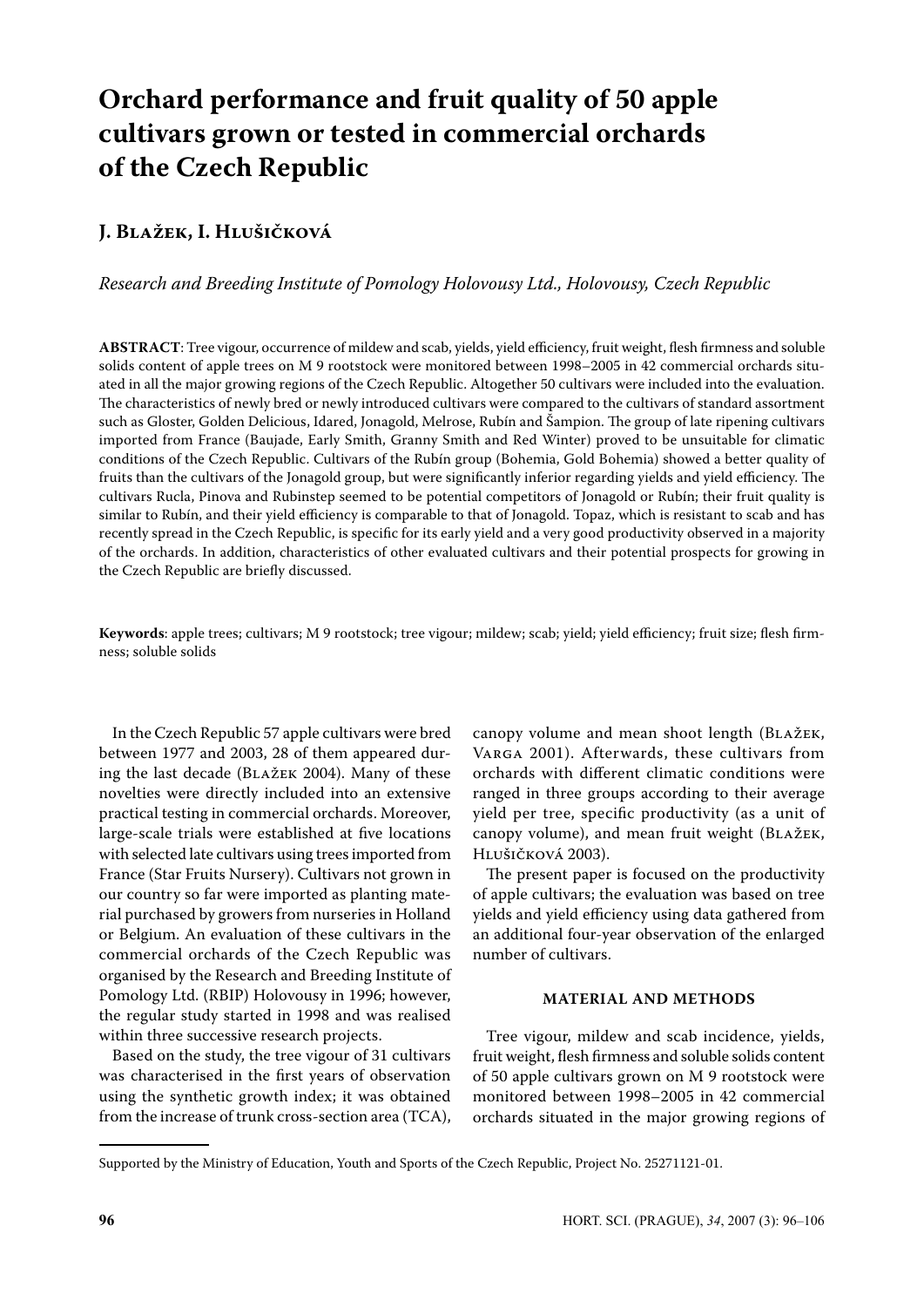

Fig. 1. The growth rate characterising the relation between the age of tree and trunk crosssection area

the Czech Republic. Considering these criteria newly bred or newly introduced cultivars were compared to the cultivars of the standard assortment, such as Gloster, Golden Delicious, Idared, Jonagold, Melrose, Rubín and Šampion. The most typical form used in the orchards was the slender spindle planted in single rows with planting distances corresponding to the density of approximately 2,500 trees per hectare. The age of the trees was usually between two and ten years. For a final analysis only those cultivars were included that were evaluated in at least four different locations and their total number of gathered replications exceeded 16. All data obtained from one orchard (location) and one year were considered as an independent replication.

For each cultivar in the orchard, usually six randomly chosen trees were evaluated at the time of their harvest. Circumference of tree trunk (for calculating trunk cross-section area) was measured about 0.5 m above ground level. Tree vigour was characterised by mean trunk cross-section area. To facilitate mutual comparison of cultivars with different age, the growth curve was computed from all pooled data (Fig. 1). Using this curve, the TCA of each cultivar was adjusted according to its difference from total mean age (4.3 year). The canopy volume was calculated using the Neumann's formula, with three characteristics measured – height, longitudinal width and transversal width.

For the assessment of infestation a modified rating scale 1–9 was used with grade 9 for symptomless status and grade 1 for the strongest degree of infestation. Yield per tree was estimated as a number of fruits per tree multiplied by their average weight (obtained from weighing a sample of 10 randomly collected fruits). Flesh firmness of all sampled fruits was measured by the hand penetrometer (Model FT 327; R. Byrce, Alfosine, Italy). Soluble solids content was measured by the digital refractometer (PR-101

produced by Atago Co. Ltd., Japan). All data were processed by simple ANOVA analysis, and LSD  $(P \ge 0.05)$  estimated the differences between the means.

# **RESULTS AND DISCUSSION**

#### **Extent of evaluation**

The chosen cultivars were evaluated in altogether 42 different locations (Table 1). Approximately a half of them were evaluated regularly every year, whereas the others were assessed only in some years, mainly for technical reasons. The number of locations for particular cultivars varied from 4 to 17 and the number of replications (locations × years) from 17 to 81. Cultivars Idared, Topaz, Rubín and Rubinola were the most frequent in the monitored orchards. The total number of all data sets included in this study was 1,665.

#### **Tree vigour**

From all cultivars included into this study Rubinola was the most vigorous followed by Bohemia, Melrose, Rubín, Jonagold, Florina and Gloster (Table 2); Rosana was the least vigorous followed by Goldrush, Nabella, Delor, Selena, Dublet, Denár and Rubinstep. These rankings mostly comply with the results of our previous study (Blažek, Varga 2001). A greater discrepancy was observed only with Braeburn and Karmína cultivars, which had been ranged as very weakly-growing in previous studies, but presently grew somewhat more.

Gold Bohemia, a new mutant of Bohemia cv. with yellow fruits, showed a significantly weaker growth than its clonal ancestors Bohemia or Rubín; a similar tendency was observed in the case of King Jonagold and the original cultivar Jonagold.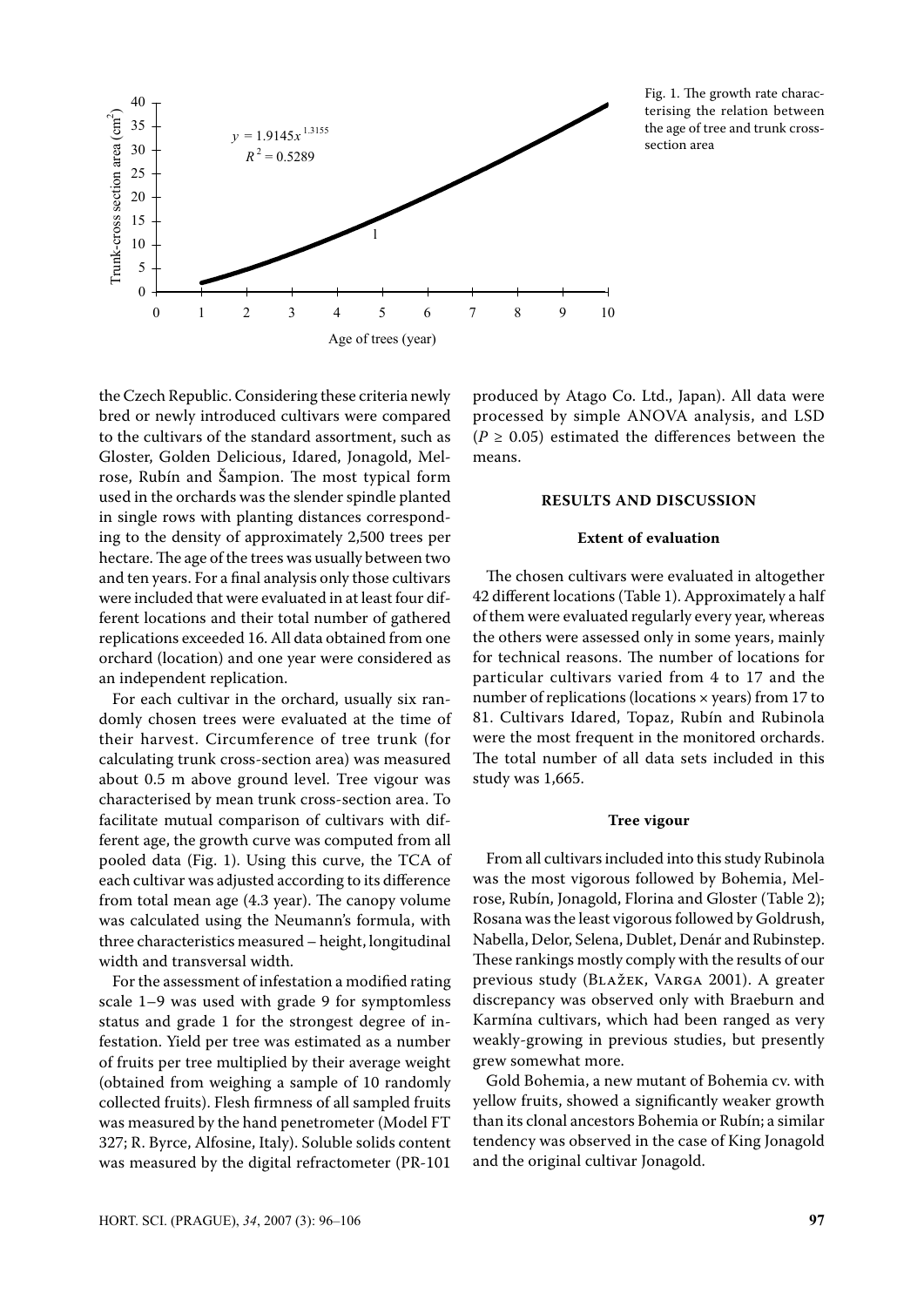| Item           | Cultivar            | No. of         | No. of             |
|----------------|---------------------|----------------|--------------------|
| 1              | Akane               | locations<br>5 | replications<br>23 |
| $\overline{2}$ | Angold              | 8              | 61                 |
| 3              | Baujade             | 5              | 27                 |
| 4              | Bohemia             | 6              | 25                 |
| 5              | Braeburn            | 6              | 27                 |
| 6              | Delor               | 4              | 17                 |
| 7              |                     |                |                    |
|                | Denár<br>Diadém     | 4              | 20                 |
| 8              |                     | 6              | 24                 |
| 9              | Dublet              | 5              | 22                 |
| 10             | Early Smith         | 5              | 25                 |
| 11             | Elstar              | 6              | 27                 |
| 12             | Florina             | 12             | 52                 |
| 13             | Gala                | 5              | 23                 |
| 14             | Gala Must           | 8              | 31                 |
| 15             | Gloster             | 9              | 30                 |
| 16             | Gold Bohemia        | 5              | 25                 |
| 17             | Golden Delicious    | 7              | 31                 |
| 18             | G. D. Reinders      | 6              | 22                 |
| 19             | G. D. Smoothee      | 6              | 42                 |
| 20             | Goldrush            | 4              | 18                 |
| 21             | Goldstar            | 7              | 38                 |
| 22             | <b>Granny Smith</b> | 4              | 17                 |
| 23             | Idared              | 17             | 81                 |
| 24             | Jarka               | 5              | 21                 |
| 25             | Jonagold            | 12             | 50                 |
| 26             | Jonagored           | 9              | 46                 |
| 27             | Jonalord            | 5              | 22                 |
| 28             | Julia               | 5              | 24                 |
| 29             | Karmína             | 4              | 19                 |
| 30             | King Jonagold       | 4              | 20                 |
| 31             | Lord Lambourne Red  | 4              | 21                 |
| 32             | Melodie             | 10             | 45                 |
| 33             | Melrose             | 8              | 30                 |
| 34             | Meteor              | 4              | 19                 |
| 35             | Nabella             | $\overline{4}$ | 21                 |
| 36             | Otava               | 14             | 47                 |
| 37             | Pinova              | 5              | 25                 |
| 38             | Produkta            | 5              | 22                 |
| 39             | Rajka               | 6              | 30                 |
| 40             | Red Winter          | 5              | 24                 |
| 41             | Resista             | 12             | 59                 |
| 42             | Rosana              | 14             | 57                 |
| 43             | Rubín               | 15             | 66                 |
| 44             | Rubinola            | 14             | 63                 |
| 45             | Rubinstep           | 5              | 21                 |
| 46             | Rucla               | 4              | 19                 |
| 47             | Selena              | 13             | 58                 |
| 48             | Šampion             | 7              | 33                 |
| 49             | Topaz               | 14             | 67                 |
| 50             | Zuzana              | 6              | 28                 |
| Total          |                     | 42             | 1,665              |

Table 1. Survey of evaluated cultivars and total number of replications (orchards × years)

#### **Occurrence of mildew**

The most susceptible to mildew proved to be Jonalord, closely followed by Goldrush and Idared (Table 2). The second group includes cultivars that were more or less susceptible; there belong Otava, Florina, Angold, Baujade, Resista, Florina, Jonagold, Red Winter, Early Smith, Braeburn and Granny Smith.

On the contrary, relatively the most resistant cultivars were Šampion, Gloster, Gold Bohemia, Rajka, Julia, Lord Lambourne, Rubinola and Bohemia. All remaining cultivars had an intermediate incidence of the disease.

#### **Occurrence of scab**

All 12 cultivars with resistance to scab (Baujade, Florina, Goldrush, Goldstar, Karmína, Melodie, Otava, Rajka, Resista, Rosana, Selena and Topaz) observed in the orchards until 2005 were completely free of any symptoms of the disease (Table 2). No symptoms of scab were also found on Julia and Produkta, cultivars known to be only partially resistant to the disease. In both cases, the number of observations was rather limited and hence this characteristic was probably not enough screened. On the contrary, in one of the replications, very seldom-distributed small flecks of scab with sporulation were observed on the scab resistant cultivar Rubinola; practically negligible occurrence of scab was also noticed on Angold. Among cultivars with partial resistance to scab, Zuzana, Nabella and Rucla can be further included.

In some orchards and in some years, where the protection against scab was not perfect for various reasons, severe incidence of the disease was reported on Braeburn, Šampion, Red Winter, Early Smith, Elstar, Golden Delicious (and its mutants), Gloster, Idared and Jonagold (and its mutants). The other listed cultivars can be considered as moderate susceptible to the disease.

#### **Yields per tree**

The lowest yields were recorded with cultivars Julia, Diadém, Bohemia and Early Smith; on the other hand, Produkta was distinguished by the absolutely highest yields followed by Šampion, Jonalord, Florina, Jonagold, Topaz and King Jonagold (Table 3). Moreover, the standard cultivars Golden Delicious and Idared reached practically the same level of yields. All the late cultivars imported from France (Early Smith, Baujade, Granny Smith and Red Win-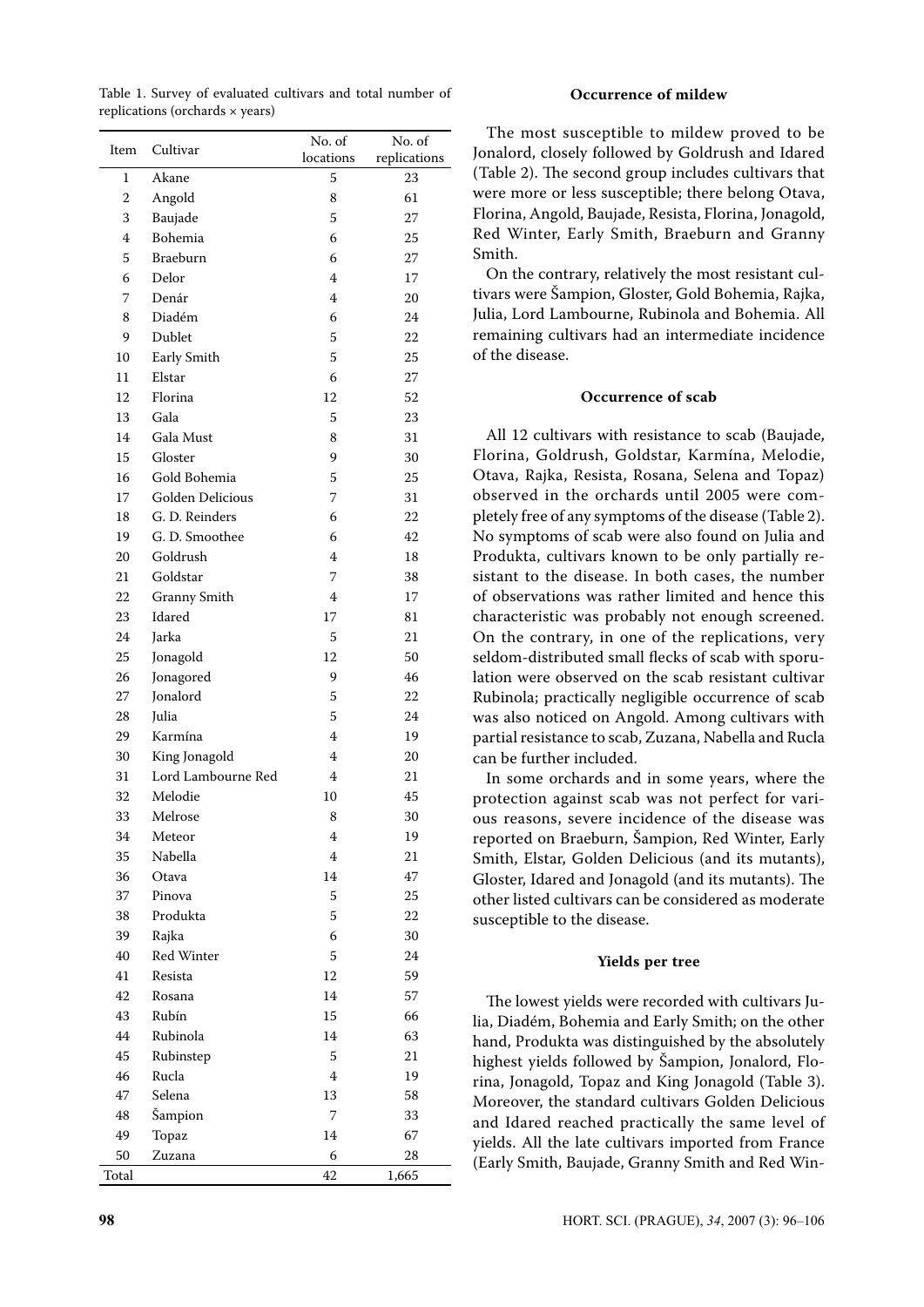|  | Table 2. Tree vigour (TCA), susceptibility to mildew and scab |  |
|--|---------------------------------------------------------------|--|
|--|---------------------------------------------------------------|--|

|                     |                          | Mildew $(1-9)$  |                          | Scab $(1-9)$    |                          |  |
|---------------------|--------------------------|-----------------|--------------------------|-----------------|--------------------------|--|
| Cultivar            | $TCA$ (cm <sup>2</sup> ) |                 | max                      | mean            | max                      |  |
| Akane               | 13.1                     |                 |                          |                 |                          |  |
| Angold              | 13.0                     | 7.8             | 4                        | 9.0             | 7                        |  |
| Baujade             | 17.7                     | 7.8             | 6                        | 9.0             | 9                        |  |
| Bohemia             | $20.0\,$                 | 8.9             | 7                        | $\!\!\!\!\!8.8$ | 7                        |  |
| Braeburn            | 13.1                     | 7.8             | 5                        | 8.1             | 3                        |  |
| Delor               | 11.5                     | 8.5             | 6                        | 8.5             | 6                        |  |
| Denár               | 12.3                     |                 |                          |                 |                          |  |
| Diadém              | 14.1                     |                 |                          |                 |                          |  |
| Dublet              | 12.2                     |                 |                          |                 |                          |  |
| Early Smith         | 16.6                     | 7.8             | 5                        | 8.4             | $\,$ 3 $\,$              |  |
| Elstar              | 17.9                     | 7.9             | 4                        | 8.4             | $\overline{4}$           |  |
| Florina             | 18.3                     | 7.7             | 4                        | 9.0             | 9                        |  |
| Gala                | 12.7                     | 8.7             | 6                        | 8.7             | 6                        |  |
| Gala Must           | 13.6                     | 8.7             | 6                        | 8.6             | 6                        |  |
| Gloster             | 18.3                     | 9.0             | 8                        | 8.5             | 5                        |  |
| Gold Bohemia        | 15.5                     | 8.9             | 8                        | 8.8             | 7                        |  |
| Golden Delicious    | 15.5                     | 8.6             | 6                        | 8.4             | 5                        |  |
| G. D. Reinders      | 13.1                     | 8.6             | 6                        | $\ \, 8.4$      | 5                        |  |
| G.D. Smoothee       | 14.5                     | 8.4             | 5                        | 8.6             | $\overline{4}$           |  |
| Goldrush            | $11.2\,$                 | 6.5             | 3                        | 9.0             | 9                        |  |
| Goldstar            | 13.9                     | 8.8             | 7                        | 9.0             | 9                        |  |
| <b>Granny Smith</b> | 17.1                     | 7.8             | 5                        | 8.2             | 6                        |  |
| Idared              | 15.3                     | 6.9             | $\overline{2}$           | 8.6             | 3                        |  |
| Jarka               | 14.7                     | 8.7             | 7                        | 8.6             | 5                        |  |
| Jonagold            | 18.4                     | 7.7             | 4                        | 8.6             | $\overline{4}$           |  |
| Jonagored           | 16.2                     | $\rm 8.0$       | 5                        | 8.6             | $\,$ 3 $\,$              |  |
| Jonalord            | 13.1                     | 6.3             | 4                        | 8.7             | $\overline{7}$           |  |
| Julia               | 15.3                     | 8.9             | 8                        | 9.0             | 9                        |  |
| Karmína             | 16.1                     | 8.4             | 6                        | 9.0             | 9                        |  |
| King Jonagold       | 15.8                     | 8.0             | 6                        | 8.6             | 5                        |  |
| Lord Lambourne Red  | 14.3                     | 8.9             | 8                        | 8.9             | 8                        |  |
| Melodie             | 16.1                     | 8.6             | 6                        | 9.0             | 9                        |  |
| Melrose             | 19.0                     | 8.6             | 6                        | 8.7             | 6                        |  |
| Meteor              | 12.4                     | $\ \, 8.3$      | 6                        | 8.6             | $\boldsymbol{6}$         |  |
| Nabella             | $11.2\,$                 | $\!\!\!\!\!8.8$ | 7                        | 8.9             | $\,$ 8 $\,$              |  |
| Otava               | $13.1\,$                 | $7.5\,$         | 4                        | 9.0             | 9                        |  |
| Pinova              | 13.7                     | 7.9             | 5                        | 8.7             | 6                        |  |
| Produkta            | $12.5\,$                 | 8.6             | 7                        | 9.0             | 9                        |  |
| Rajka               | 16.3                     | 8.9             | 8                        | 9.0             | 9                        |  |
| Red Winter          | $13.0\,$                 | $7.8\,$         | 5                        | $\ \, 8.3$      | $\overline{4}$           |  |
| Resista             | $14.5\,$                 | 7.6             | 5                        | 9.0             | 9                        |  |
| Rosana              | $11.0\,$                 | $\rm 8.2$       | 5                        | 9.0             | 9                        |  |
| Rubín               | 18.9                     | $\!\!\!\!\!8.8$ | 6                        | 8.7             | $\sqrt{5}$               |  |
| Rubinola            | $21.1\,$                 | 8.9             | $\overline{7}$           | 9.0             | $\, 8$                   |  |
| Rubinstep           | 12.3                     | $\ \, 8.5$      | 7                        | $\!\!\!\!\!8.8$ | $\overline{7}$           |  |
| Rucla               | $13.2\,$                 | 8.3             | 6                        | 8.9             | $\,8\,$                  |  |
| Selena              | $12.0\,$                 | $\ \, 8.4$      | 6                        | 9.0             | 9                        |  |
| Šampion             | 17.2                     | 9.0             | $\,8\,$                  | 8.3             | $\overline{4}$           |  |
| Topaz               | 14.0                     | $8.7\,$         | 6                        | 9.0             | $\boldsymbol{9}$         |  |
| Zuzana              | 16.0                     | 8.7             | 7                        | 9.0             | $\,8\,$                  |  |
| Total               | 14.8                     | 8.3             | $\overline{\phantom{0}}$ | 8.7             | $\overline{\phantom{0}}$ |  |
| LSD $P \geq 0.05$   | $2.4\,$                  | $0.38\,$        | $\overline{\phantom{0}}$ | $0.23\,$        | $\overline{\phantom{0}}$ |  |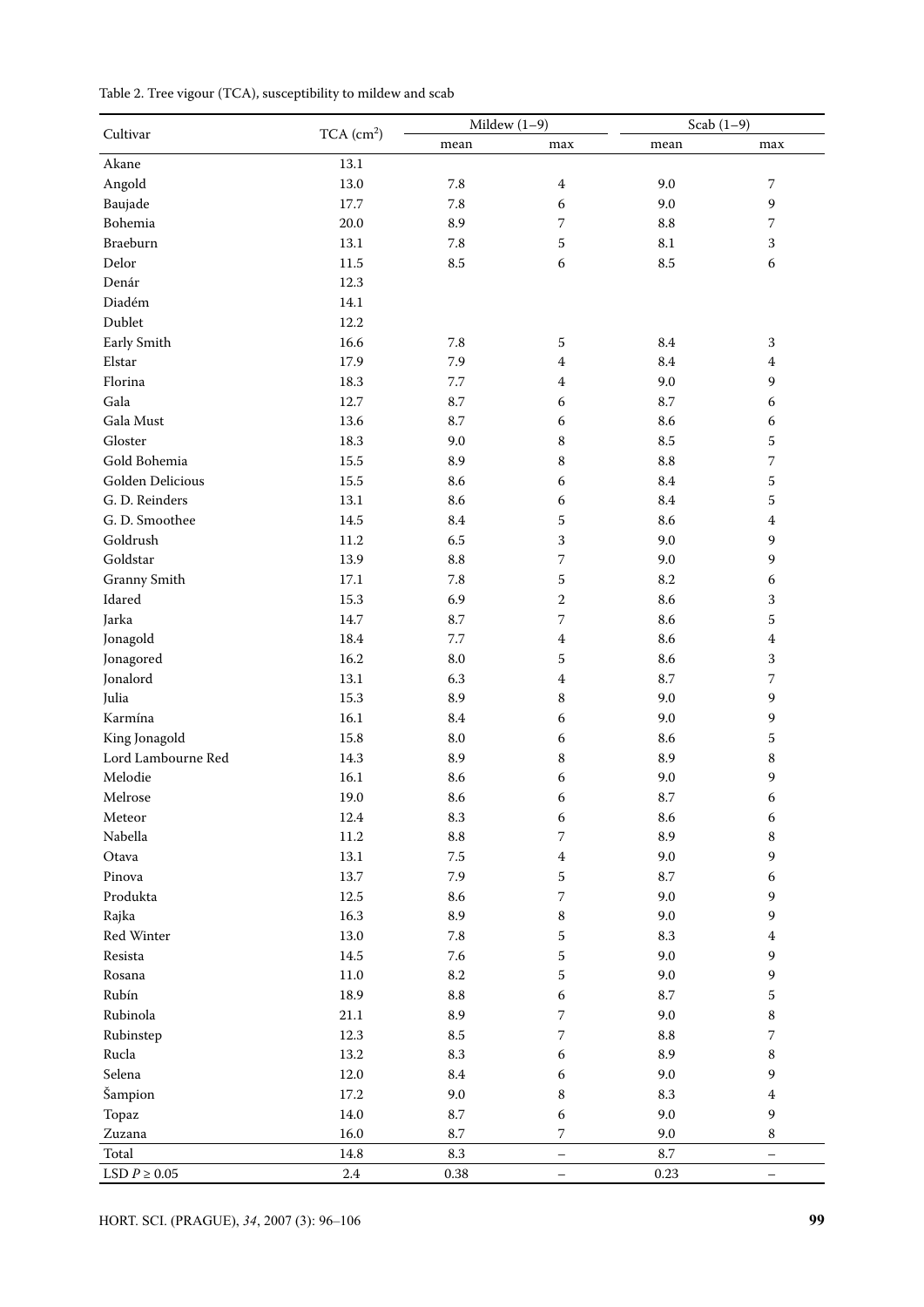ter) brought inferior yields in the climatic conditions of the Czech Republic.

## **Yields per hectare**

The yields related to the unit of the orchard area mostly correspond to those expressed per tree. Still, several exceptions were reported. They were caused by different tree spacing in the orchards (Table 4). For example, Gold Bohemia was mostly planted in orchards with looser spacing and it was therefore ranged as a cultivar with the poorest yield per orchard area; likewise, cultivars Karmína, Rajka, Lord Lambourne and Jarka were ranged among cultivars with the highest yields per orchard area, even if their yields per tree were not exceptionally high.

#### **Yield efficiency**

Mean yield efficiencies (calculated per  $\mathrm{m}^{3}$  of canopy volume) for the evaluated cultivars ranged between 5.4 kg/m<sup>3</sup> (Early Smith) and 13.7 kg/m<sup>3</sup> (Jonalord) as shown in Table 5. Besides this cultivar, Rubinstep, Produkta and Karmína were outstanding in this parameter. The highest potential for yield efficiency was noticed in Selena with 17.7 kg/m<sup>3</sup>, recorded as its maximum value; however, its high yields were frequently accompanied by some biennial bearing and thus its mean values were significantly lower. A similar pattern was observed in the case of other two very productive cultivars – Produkta and Otava.

# **Weight of fruits**

Fruit weight in total means varied between 137.4 g for cultivar Baujade, and 231.2 g for Angold (Table 6). Julia, Denár, Karmína, Akane and Otava belonged among the cultivars with fruit size below average. Except these, fruits of a very small weight were sometimes recorded with cultivars Lord Lambourne and Florina. Cultivars Melrose, Diadém, Rubín, Bohemia and Meteor belonged to the cultivars with the highest values of mean fruit weight. Fruits of extremely large size were most frequently recorded in the case of Angold and Melrose, and sometimes they occurred among samples of Rubín, Jonagold and their mutants.

# **Flesh firmness**

The span of mean flesh firmness of the evaluated cultivars at the time of harvest fluctuated from 5.9 kg/cm<sup>2</sup> (Nabella) to 12.7 kg/cm<sup>2</sup> (Baujade). Besides Nabella, the other cultivars with flesh indicated

as rather too soft were Diadém, Melodie, Denár and Selena (Table 6). On the contrary, in addition to Baujade, which possessed very firm flesh, the following cultivars were also outstanding in this respect: Goldrush, Granny Smith, Zuzana, Red Winter and Braeburn.

# **Soluble solid content**

Mean content of soluble solids ranged between 11.0% for Baujade and 15.1% for Nabella (Table 6). Low contents of soluble solids were further recorded in Diadém, Red Winter, Granny Smith and Idared. In contrast, remarkable contents of soluble solids indicating high fruit quality were primarily found with the cultivars Rucla, Gold Bohemia, Rubinola, Meteor, Elstar, Bohemia, Pinova and Rubín.

#### **Remarks on particular cultivars and conclusions**

A group of late ripening cultivars imported from France (Baujade, Early Smith, Granny Smith and Red Winter) proved to be unsuitable for the climatic conditions of the Czech Republic. Except for Red Winter, they resulted in poor yields and had very low yield efficiency. Furthermore, apart from Early Smith, the fruit size of these cultivars was frequently too small and the content of soluble solids was low. The only advantage of these cultivars was their flesh firmness. Baujade was generally the worst among the group regarding all respects, whereas Early Smith could be considered as an interesting substitute for Granny Smith in some regions.

Cultivars of the Rubín group (Bohemia, Gold Bohemia) overcame somewhat the cultivars of the Jonagold group in the quality of fruits but were significantly inferior regarding yields and yield efficiency. Despite certain progress in productivity of Rubín when compared to the initial years of the evaluation (Blažek, Hlušičková 2003), many growers still have serious problems in this respect. A considerable improvement of cropping of the cultivar was achieved in the orchards where summer heading of very long shoots was applied or the "Solax" system of tree training was used. Similar demands for tree training and pruning were noticed in the new cultivar Rubinola, which is resistant to scab and is remarkable as to its fruit quality. The present evaluation of the cultivar largely complies with previous results from Switzerland (GOERRE, Kellerhals 2000).

Rucla, Pinova and Rubinstep appeared to be potential competitors to the cultivars of the groups of Jonagold or Rubín. Their fruit quality is similar to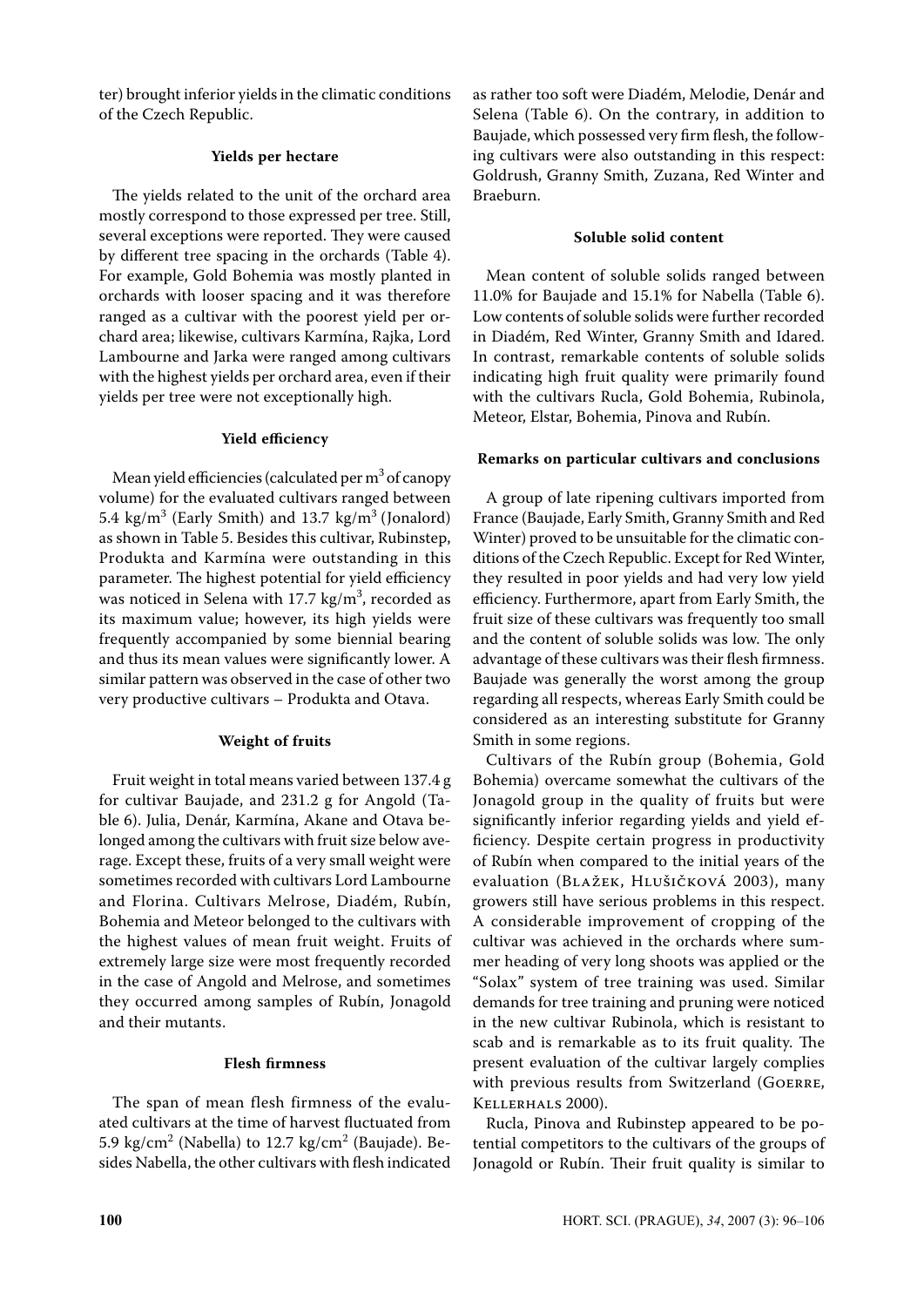| Table 3. Yields in kg per tree in years after planting |  |  |  |
|--------------------------------------------------------|--|--|--|
|--------------------------------------------------------|--|--|--|

|                     |                  |            |           |          | Year after planting |                |          |                |      |          |
|---------------------|------------------|------------|-----------|----------|---------------------|----------------|----------|----------------|------|----------|
| Cultivar            | $\boldsymbol{2}$ | 3          | $\bf 4$   | 5        | 6                   | $\overline{7}$ | $\,8\,$  | $\overline{9}$ | 10   | Mean     |
| Akane               |                  | 5.6        | 11.2      | 13.3     | 17.7                | 18.3           |          |                |      | 13.2     |
| Angold              | 3.7              | 9.8        | 14.6      | 17.9     | 19.3                | 19.9           | 20.8     | 16.5           | 19.7 | 15.8     |
| Baujade             | 3.4              | 5.9        | 9.1       | 13.6     | 15.0                | 20.4           |          |                |      | 11.2     |
| Bohemia             | 0.8              | 5.3        | 11.2      | 15.7     | 13.0                | 17.2           |          |                |      | 10.5     |
| Braeburn            | 2.5              | 9.0        | 12.4      | 16.9     | 17.8                | 19.3           |          |                |      | 13.0     |
| Delor               | 5.3              | 12.7       | 17.9      | 19.0     | 21.3                | 19.4           | 16.7     |                |      | 16.1     |
| Denár               |                  | 5.4        | 11.0      | 12.8     |                     | 15.2           |          |                |      | 11.1     |
| Diadém              | $2.5\,$          | 10.0       | 11.9      | 16.3     |                     |                |          |                |      | 10.2     |
| Dublet              | 0.3              | 8.6        | $7.3\,$   | 17.3     | $21.5\,$            | 22.1           | 25.5     |                |      | 14.7     |
| Early Smith         | 1.9              | 7.6        | $5.1\,$   | 10.9     | 13.8                | 19.0           | 17.6     |                |      | 10.8     |
| Elstar              | 2.4              | 8.5        | 12.7      | 14.1     | 19.0                |                | 17.2     |                | 19.6 | 13.4     |
| Florina             | 2.9              | 8.6        | 12.5      | 15.2     | 23.2                | 27.2           | 26.3     | 25.2           | 26.0 | 18.6     |
| Gala                | $2.1\,$          | 11.3       | 13.3      | 14.5     | 14.7                | 23.2           |          | 19.7           | 22.4 | 15.2     |
| Gala Must           | $3.2\,$          | 13.1       | 13.3      | 17.4     | 15.3                | 25.0           |          |                |      | 14.5     |
| Gloster             | $1.2\,$          | 9.8        | 17.2      | 20.3     | 23.3                | 23.0           |          |                |      | 15.8     |
| Gold Bohemia        |                  | 6.1        | 13.3      | 16.0     | 17.1                |                |          |                |      | 13.1     |
| Golden Delicious    | $3.8\,$          | 12.0       | 13.0      | 21.0     | 18.3                | 22.3           | 25.6     |                | 25.9 | 17.7     |
| G. D. Reinders      | 3.7              | 11.4       | 15.9      | 18.8     | 24.2                | 20.6           |          |                |      | 15.8     |
| G.D. Smoothee       | $3.0\,$          | 9.3        | 12.0      | 17.7     | 16.2                | 25.4           |          | 24.7           |      | 15.5     |
| Goldrush            | 2.5              | $7.5\,$    | 12.7      | 15.1     | 17.8                |                |          |                |      | 11.1     |
| Goldstar            | 2.3              | 9.7        | 15.0      | 17.3     | 20.9                | 22.8           | 18.4     |                | 17.4 | 15.5     |
| <b>Granny Smith</b> |                  | 9.3        | $\ \ 8.1$ | 13.8     | 11.7                | 15.3           |          |                |      | 11.6     |
| Idared              | 2.9              | 9.0        | 13.6      | 15.0     | 20.0                | 21.8           | 20.8     | 23.9           | 26.6 | 17.1     |
| Jarka               | 2.3              | 13.6       | 12.3      | 18.8     | 21.2                | 18.0           | 23.3     | 18.0           | 20.0 | 16.4     |
| Jonagold            | 3.7              | 10.6       | 16.1      | 17.3     | 21.8                | 21.9           | 24.8     | 23.1           | 27.1 | 18.5     |
| Jonagored           | 4.0              | 13.9       | 16.6      | 14.7     | 19.3                |                | 23.7     |                | 22.1 | 16.3     |
| Jonalord            |                  |            | 15.3      | 16.9     | 22.4                | 18.0           | 20.3     |                |      | 18.6     |
| Julia               | 1.6              | 5.0        | $10.2\,$  | 16.4     | 17.1                |                |          |                |      | $10.1\,$ |
| Karmína             | 2.9              | 3.1        | 19.1      | 23.3     | 26.5                | 25.7           |          |                |      | 16.8     |
| King Jonagold       | 4.4              | 10.3       | 19.4      | 18.2     | 27.2                | 28.7           |          |                |      | 18.0     |
| Lord Lambourne      |                  | 9.8        | 14.2      | 16.5     | 24.5                |                |          |                |      | 16.2     |
| Melodie             | 1.7              | 8.7        | 16.1      | 15.1     | 20.6                | 21.7           | 22.3     | 18.2           | 23.4 | 16.4     |
| Melrose             | 1.5              | 4.9        | 9.7       | 16.5     | 22.9                | 18.3           | 23.1     | 20.1           | 25.7 | 15.9     |
| Meteor              | $0.4\,$          | 8.6        |           | 16.8     | 18.6                |                | 22.1     |                |      | 13.3     |
| Nabella             |                  | $3.2\,$    | $6.2\,$   | 14.3     | 15.9                | 18.8           | 19.2     |                |      | 12.9     |
| Otava               | 2.8              | $\ \, 8.4$ | 12.1      | 16.8     | 21.6                | 26.9           | 17.9     | 24.3           |      | 16.3     |
| Pinova              | 3.9              | 4.9        | 15.6      | $25.0\,$ | $23.1\,$            |                |          |                |      | 14.5     |
| Produkta            | $3.5\,$          | 15.5       | 18.5      | 22.7     | 27.9                | $30.5\,$       | 17.2     |                |      | 19.4     |
| Rajka               | 3.6              | 6.5        | 14.1      | 19.5     | 18.6                | 23.0           | 21.3     |                |      | $15.2\,$ |
| Red Winter          | $4.0\,$          | 4.2        | 13.1      | 9.5      | 17.6                | 19.9           |          | 18.8           |      | 12.4     |
| Resista             | $1.5\,$          | 6.5        | 13.2      | 16.7     | $20.2\,$            | $20.5\,$       | 16.8     | 20.7           |      | 14.5     |
| Rosana              | $2.4\,$          | $8.1\,$    | 13.0      | 14.0     | 16.6                | $20.2\,$       |          | 24.9           |      | 14.2     |
| Rubín               | $0.5\,$          | $4.3\,$    | $\rm 8.2$ | 10.4     | $13.5\,$            | 14.0           | 19.2     | $20.6\,$       |      | 11.4     |
| Rubinola            | $1.2\,$          | 5.3        | 9.1       | 12.2     | 15.0                | 18.1           | 17.8     | 18.6           |      | 12.1     |
| Rubinstep           | $3.5\,$          | $7.0\,$    | 14.8      | 18.3     |                     | 23.6           | 21.7     |                |      | 14.9     |
| Rucla               | $3.1\,$          | $8.1\,$    | 13.7      |          | 17.0                | 19.8           | 24.3     |                |      | 14.3     |
| Selena              | 5.9              | $7.2\,$    | 13.8      | 10.7     | $23.5\,$            | 19.9           | 22.9     |                | 25.0 | 16.1     |
| Šampion             | $4.4\,$          | $10.7\,$   | $15.1\,$  | 22.4     | 17.8                | 26.8           | $25.0\,$ | 29.2           |      | 18.9     |
| Topaz               | $4.5\,$          | 8.5        | 12.5      | 16.1     | $25.0\,$            | $23.1\,$       | 22.1     | 32.5           |      | $18.0\,$ |
| Zuzana              | $1.1\,$          | $7.3\,$    | 12.8      | 12.9     | $13.3\,$            | 19.3           |          | 25.9           |      | $13.2\,$ |
| Total               | $4.0\,$          | 8.2        | 12.7      | 14.2     | 19.6                | 18.5           | 21.1     | $20.5\,$       | 27.6 | 16.2     |
| LSD $P \geq 0.05$   | 1.9              | 2.5        | $3.3\,$   | 3.4      | $3.7\,$             | $4.6\,$        | 4.1      | $3.8\,$        | 3.6  | $2.2\,$  |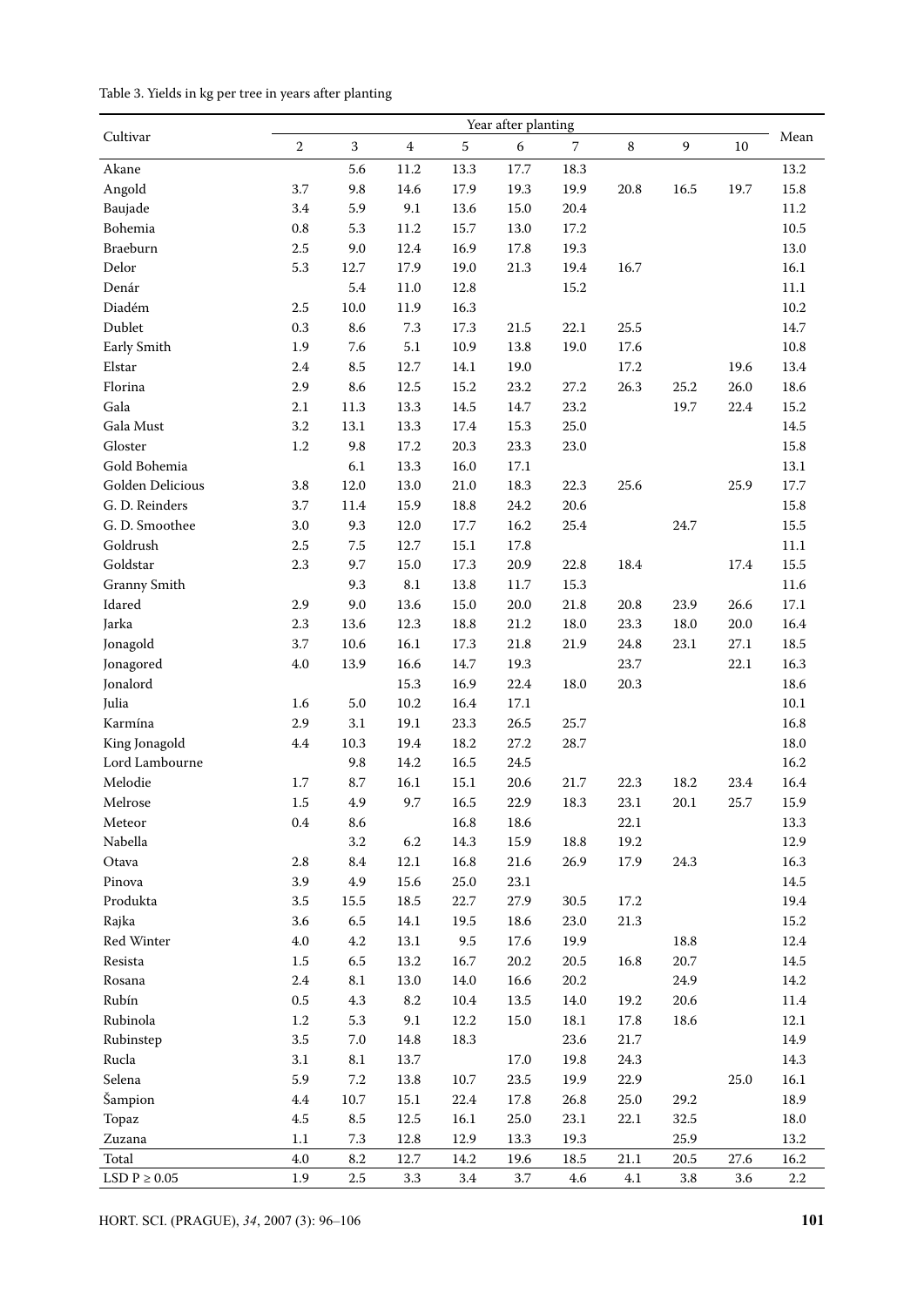| Table 4. Yields in tons per hectare in years after planting |  |
|-------------------------------------------------------------|--|
|-------------------------------------------------------------|--|

| Year after planting                                                                                                                                                      |                            |
|--------------------------------------------------------------------------------------------------------------------------------------------------------------------------|----------------------------|
| Cultivar<br>6<br>$\,$ 3 $\,$<br>$\sqrt{5}$<br>$\,2$<br>$\,8\,$<br>9<br>4<br>$\overline{7}$                                                                               | Mean<br>$10\,$             |
| 34.7<br>46.1<br>Akane<br>14.7<br>29.3<br>47.7                                                                                                                            | 34.5                       |
| 23.3<br>45.6<br>Angold<br>8.7<br>34.6<br>42.5<br>47.2<br>49.4<br>39.2                                                                                                    | 37.5<br>46.8               |
| 13.4<br>30.9<br>34.2<br>46.6<br>Baujade<br>7.7<br>20.7                                                                                                                   | 25.6                       |
| Bohemia<br>2.0<br>13.2<br>28.0<br>39.3<br>32.6<br>43.0                                                                                                                   | 26.4                       |
| Braeburn<br>7.2<br>26.3<br>36.3<br>56.3<br>49.3<br>51.9                                                                                                                  | 37.9                       |
| Delor<br>12.9<br>31.0<br>47.3<br>43.7<br>46.4<br>52.0<br>40.7                                                                                                            | 39.2                       |
| Denár<br>12.5<br>29.8<br>35.5<br>25.6                                                                                                                                    | 25.9                       |
| Diadém<br>6.8<br>27.8<br>45.4<br>33.0                                                                                                                                    | 28.2                       |
| Dublet<br>0.7<br>53.8<br>62.0<br>21.0<br>17.8<br>42.1<br>52.1                                                                                                            | 35.7                       |
| 17.0<br>31.1<br>39.7<br>Early Smith<br>4.4<br>11.5<br>24.7<br>42.9                                                                                                       | 24.5                       |
| 5.8<br>20.8<br>30.9<br>46.3<br>41.9<br>Elstar<br>34.2                                                                                                                    | 32.5<br>47.6               |
| Florina<br>$7.3\,$<br>21.7<br>58.3<br>59.5<br>31.4<br>38.2<br>61.4<br>56.9                                                                                               | 58.8<br>43.7               |
| Gala<br>5.6<br>30.2<br>38.7<br>39.3<br>61.9<br>52.6<br>35.6                                                                                                              | 40.5<br>59.8               |
| Gala Must<br>9.1<br>37.3<br>37.8<br>49.6<br>43.5<br>71.1                                                                                                                 | 41.4                       |
| $1.2\,$<br>Gloster<br>9.8<br>45.8<br>54.1<br>62.1<br>61.3                                                                                                                | 39.0                       |
| Gold Bohemia<br>6.1<br>23.8<br>25.4<br>19.7                                                                                                                              | 18.8                       |
| <b>Golden Delicious</b><br>30.1<br>52.6<br>45.7<br>55.9<br>9.5<br>32.4<br>64.0                                                                                           | 44.4<br>64.8               |
| G. D. Reinders<br>27.4<br>45.2<br>58.1<br>49.5<br>8.9<br>38.2                                                                                                            | 37.9                       |
| G.D. Smoothee<br>6.6<br>20.8<br>27.0<br>39.7<br>36.5<br>57.0<br>55.5                                                                                                     | 34.7                       |
| Goldrush<br>8.3<br>25.0<br>42.3<br>50.5<br>59.4                                                                                                                          | 37.1                       |
| Goldstar<br>6.7<br>9.7<br>43.8<br>50.4<br>61.0<br>66.5<br>53.8                                                                                                           | 50.9<br>42.8               |
| 23.4<br>29.5<br>38.5<br><b>Granny Smith</b><br>20.3<br>34.7                                                                                                              | 29.3                       |
| Idared<br>2.9<br>48.6<br>52.8<br>21.9<br>33.0<br>36.4<br>50.4<br>58.0                                                                                                    | 40.9<br>64.5               |
| Jarka<br>6.3<br>37.3<br>58.0<br>63.8<br>49.4<br>33.6<br>51.4<br>49.2                                                                                                     | 44.8<br>54.6               |
| 10.3<br>29.3<br>47.8<br>55.4<br>60.6<br>Jonagold<br>44.5<br>55.7<br>56.4                                                                                                 | 47.4<br>66.2               |
| 9.3<br>32.2<br>38.4<br>Jonagored<br>33.9<br>44.5<br>54.8                                                                                                                 | 37.7<br>51.0               |
| Jonalord<br>33.6<br>37.8<br>28.4<br>31.5<br>41.7                                                                                                                         | 34.6                       |
| Julia<br>29.6<br>49.7<br>4.7<br>14.6<br>47.7                                                                                                                             | 29.3                       |
| 8.1<br>8.8<br>53.3<br>71.8<br>Karmína<br>65.0<br>74.1                                                                                                                    | 46.9                       |
| 10.9<br>25.7<br>67.7<br>King Jonagold<br>48.2<br>45.2<br>71.4                                                                                                            | 44.8                       |
| Lord Lambourne<br>68.8<br>27.5<br>40.0<br>46.3                                                                                                                           | 45.6                       |
| Melodie<br>4.1<br>20.6<br>38.3<br>35.9<br>48.9<br>51.5<br>53.1<br>43.3                                                                                                   | 55.6<br>39.0               |
| 3.9<br>59.8<br>47.8<br>52.4<br>Melrose<br>12.7<br>25.4<br>43.1<br>60.3                                                                                                   | 66.9<br>41.4               |
| Meteor<br>$1.0\,$<br>21.6<br>42.3<br>46.9<br>55.8                                                                                                                        | 33.5                       |
| Nabella<br>$\ \, 8.5$<br>16.5<br>38.2<br>42.5<br>$50.5\,$<br>51.5                                                                                                        | 34.6                       |
| 60.9<br>Otava<br>7.0<br>$21.1\,$<br>$30.2\,$<br>42.0<br>53.9<br>67.4<br>44.8                                                                                             | 40.9                       |
| Pinova<br>$10.0\,$<br>12.5<br>39.5<br>63.2<br>58.3                                                                                                                       | 36.7                       |
| 9.6<br>Produkta<br>42.7<br>62.5<br>$77.0\,$<br>73.2<br>41.1<br>51.1                                                                                                      | $51.0\,$                   |
| Rajka<br>$11.0\,$<br>$20.0\,$<br>43.3<br>59.9<br>57.3<br>$70.5\,$<br>65.4                                                                                                | 46.8                       |
| 9.9<br>$10.2\,$<br>46.1<br>Red Winter<br>$32.2\,$<br>23.2<br>43.1<br>48.7                                                                                                | $30.5\,$                   |
| 47.2<br>Resista<br>$3.4\,$<br>14.8<br>38.2<br>46.2<br>47.0<br>38.3<br>30.2                                                                                               | 33.2                       |
| 6.2<br>20.8<br>33.6<br>36.2<br>42.9<br>52.2<br>64.4<br>Rosana                                                                                                            | 36.6                       |
| Rubín<br>49.1<br>$1.3\,$<br>$11.1\,$<br>20.9<br>26.7<br>34.7<br>35.9<br>45.7                                                                                             | 28.2                       |
| Rubinola<br>2.9<br>12.6<br>$21.8\,$<br>29.1<br>35.7<br>43.1<br>42.5<br>$44.4\,$                                                                                          | 29.0                       |
| Rubinstep<br>8.7<br>17.5<br>36.9<br>45.6<br>58.9<br>54.1                                                                                                                 | $37.0\,$                   |
| Rucla<br>42.6<br>60.6                                                                                                                                                    | 35.8                       |
| $7.7\,$<br>20.2<br>34.2<br>49.5                                                                                                                                          |                            |
| Selena<br>58.7<br>15.2<br>18.4<br>$35.4\,$<br>27.3<br>60.1<br>50.9                                                                                                       | 41.3<br>64.0               |
| Šampion<br>27.2<br>45.2<br>55.2<br>$11.1\,$<br>38.3<br>56.7<br>59.0<br>64.4                                                                                              | 44.6                       |
| Topaz<br>12.0<br>22.7<br>33.2<br>43.0<br>66.6<br>53.4<br>58.9<br>65.5                                                                                                    | 44.4                       |
| 2.9<br>18.5<br>32.3<br>33.7<br>49.6<br>Zuzana<br>32.6<br>48.7                                                                                                            | $31.2\,$                   |
| 6.9<br>Total<br>$20.3\,$<br>32.6<br>41.1<br>48.3<br>52.2<br>50.8<br>50.8<br>$7.2\,$<br>LSD $P \geq 0.05$<br>4.1<br>6.4<br>$7.0\,$<br>$\ \, 8.3$<br>$7.8\,$<br>6.9<br>6.7 | 36.9<br>54.4<br>6.3<br>4.9 |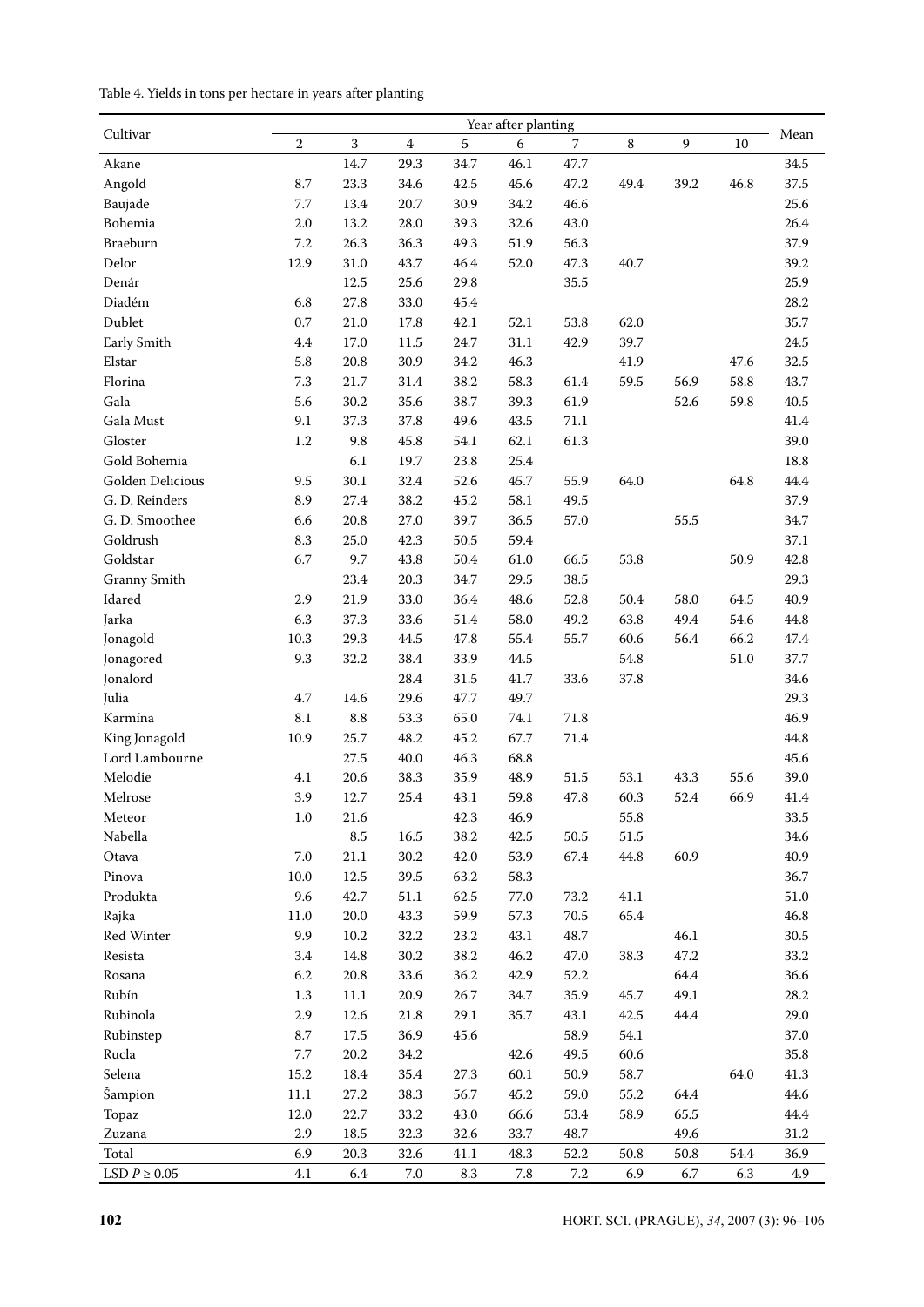Rubín, whereas their yield efficiency is comparable to Jonagold. The given characteristics of Pinova are in agreement with the results of other authors (Baab, Zimmer 2002).

Several improvements of standard cultivars Gala, Golden Delicious and Jonagold introduced in our country during the last decade did not differentiate much from the originals, which is in compliance with the results of previously published studies (Faby 1987; Stehr 1996; Meyer 2001).

Topaz, which is resistant to scab and has recently spread in the Czech Republic, proved to be yield precocious and very productive in a majority of the orchards. Its fruits possessed above average or even high quality characteristics and were especially desirable for their level of flesh firmness. The characteristics of this cultivar agree with our previous results (Blažek, Hlušičková 2001; Baab, Zimmer 2002; Blažek et al. 2003). Nevertheless, growers have to be aware that Topaz can suffer from over-cropping, and so trees require regular stronger pruning.

Other scab-resistant cultivars such as Goldstar and Rajka were quite similar to Topaz with regard to their productivity and fruit quality; still they have some other serious limitations. A drawback of Goldstar was a high susceptibility to bitter pit and somewhat less attractive visual aspect of fruits. A serious disadvantage of Rajka was a limited ability of storage.

Meteor, one of the newest cultivars, was remarkable as to its high fruit quality and storage property and it could be therefore considered as a suitable candidate to replace Melrose. Although its yields, and especially yield efficiency, till now were a bit behind the standard cultivars, a marked improvement in this respect might be achieved using similar procedures that were beneficial for Rubín.

Another cultivar appropriate for the enrichment of the apple assortment in the Czech Republic seems to be Braeburn. Its yields were on the average level but its yield efficiency was above average. If this less vigorous cultivar were planted in denser tree spacing, its yields would reach the same values as grown standards. All these characteristics as well as higher flesh firmness are supported by results of a US report (Hampson et al. 2004). Braeburn, however, requires better climatic conditions and should be used only in the warmest growing areas of our country, where it achieves desirable fruit quality.

Among the new introductions Goldrush, another scab-resistant cultivar, can be recommended for a more extensive testing in the country. Its advantage is a very good storage capacity, comparable to or even better than Topaz or Angold, which is usually a problem of cultivars with resistance to scab. Also this

| Akane             | 7.8  | 3.8 | 11.5 |
|-------------------|------|-----|------|
| Angold            | 10.5 | 1.0 | 16.1 |
| Baujade           | 6.0  | 2.2 | 10.3 |
| Bohemia           | 6.0  | 0.4 | 10.6 |
| Braeburn          | 10.9 | 3.1 | 14.5 |
| Delor             | 10.1 | 2.9 | 13.6 |
| Denár             | 7.6  | 1.2 | 10.4 |
| Diadém            | 8.6  | 5.0 | 12.8 |
| Dublet            | 9.7  | 0.8 | 13.0 |
| Early Smith       | 5.4  | 0.5 | 9.6  |
| Elstar            | 7.7  | 0.8 | 13.4 |
| Florina           | 8.2  | 0.4 | 13.6 |
| Gala              | 10.1 | 2.2 | 13.7 |
| Gala Must         | 8.8  | 2.1 | 12.6 |
| Gloster           | 10.4 | 1.9 | 14.8 |
| Gold Bohemia      | 7.3  | 1.8 | 10.5 |
| Golden Delicious  | 10.9 | 2.7 | 13.9 |
| G. D. Reinders    | 11.1 | 3.9 | 14.6 |
| G. D. Smoothee    | 8.9  | 1.2 | 14.2 |
| Goldrush          | 9.4  | 2.1 | 12.8 |
| Goldstar          | 10.2 | 1.2 | 13.0 |
| Granny Smith      | 7.7  | 1.3 | 10.0 |
| Idared            | 11.4 | 0.9 | 16.2 |
| Jarka             | 11.8 | 2.8 | 14.2 |
| Jonagold          | 9.7  | 0.6 | 16.5 |
| Jonagored         | 11.1 | 3.5 | 14.7 |
| Jonalord          | 13.7 | 1.9 | 17.1 |
| Julia             | 8.3  | 2.3 | 10.8 |
| Karmína           | 12.1 | 3.5 | 15.8 |
| King Jonagold     | 10.9 | 2.3 | 14.5 |
| Lord Lambourne    | 11.5 | 3.9 | 13.8 |
| Melodie           | 11.3 | 0.8 | 14.5 |
| Melrose           | 10.2 | 2.7 | 13.0 |
| Meteor            | 7.0  | 2.9 | 11.8 |
| Nabella           | 10.4 | 2.5 | 12.1 |
| Otava             | 11.7 | 0.7 | 17.2 |
| Pinova            | 11.6 | 2.8 | 13.3 |
| Produkta          | 12.2 | 1.5 | 17.1 |
| Rajka             | 9.2  | 2.6 | 13.0 |
| Red Winter        | 9.5  | 2.1 | 12.3 |
| Resista           | 8.5  | 1.3 | 14.2 |
| Rosana            | 10.7 | 2.7 | 15.9 |
| Rubín             | 6.2  | 0.4 | 11.6 |
| Rubinola          | 6.3  | 1.1 | 12.6 |
| Rubinstep         | 12.6 | 2.4 | 16.2 |
| Rucla             | 9.9  | 2.5 | 13.6 |
| Selena            | 11.9 | 0.6 | 17.7 |
| Šampion           | 11.2 | 3.8 | 14.6 |
| Topaz             | 10.4 | 0.2 | 15.4 |
| Zuzana            | 7.0  | 1.5 | 11.5 |
| Total             | 9.6  | 0.2 | 12.4 |
| LSD $P \geq 0.05$ | 1.8  |     |      |

Table 5. Yield efficiency in kg per  $m<sup>3</sup>$  of tree canopy volume

Cultivar Mean Min Max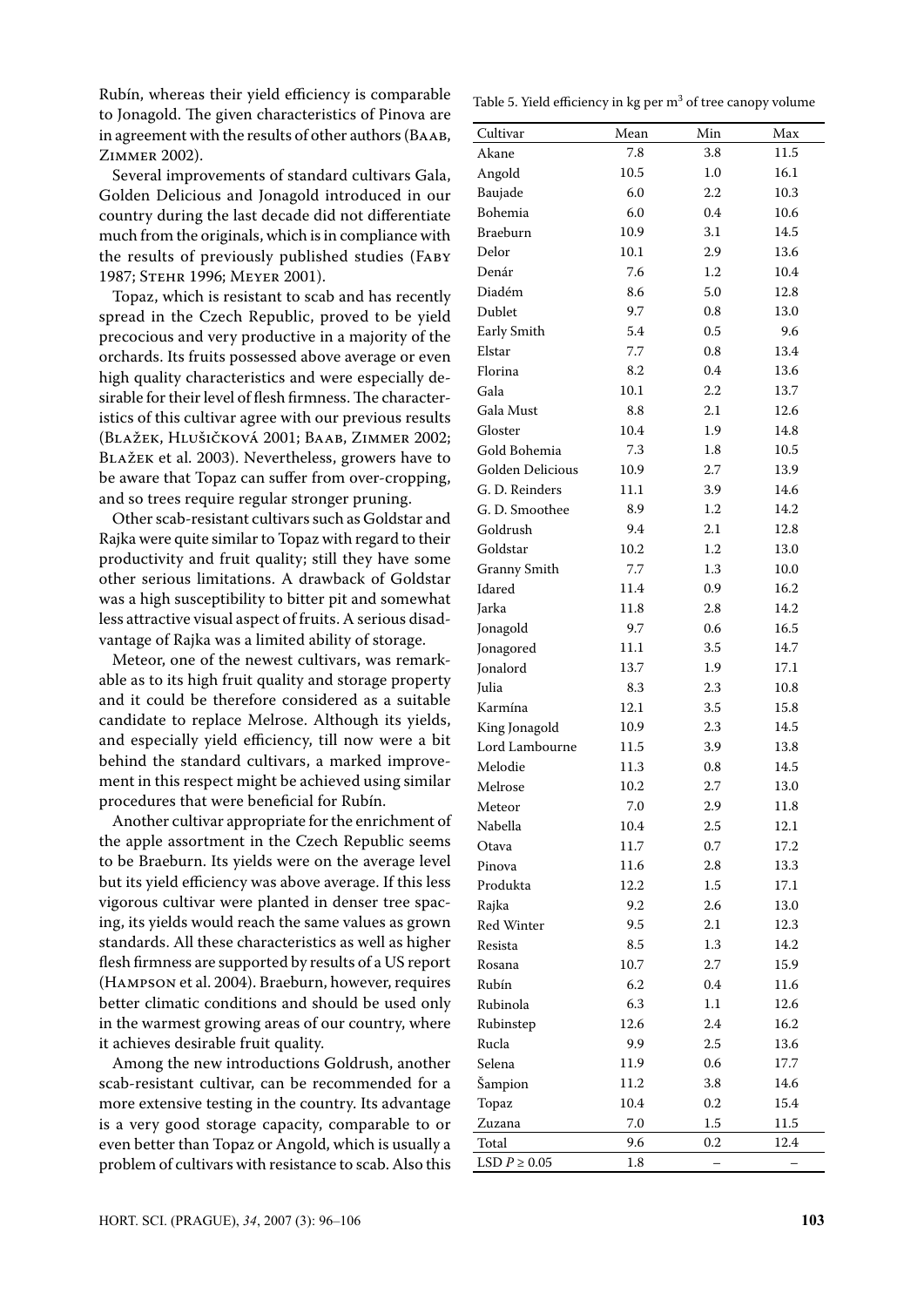Table 6. Fruit weight, flesh firmness and soluble solids content

|                     |       | Fruit weight (g)  | Flesh firmness    | Soluble solids        |         |
|---------------------|-------|-------------------|-------------------|-----------------------|---------|
| Cultivar            | mean  | min               | max               | (kg/cm <sup>2</sup> ) | (Brix%) |
| Akane               | 151.1 | 105.2             | 224.8             | 7.2                   | 13.2    |
| Angold              | 231.2 | 153.6             | 352.7             | 7.4                   | 12.5    |
| Baujade             | 137.4 | 99.2              | 207.5             | 12.7                  | 11.0    |
| Bohemia             | 221.0 | 169.0             | 326.8             | 7.9                   | 14.2    |
| Braeburn            | 179.4 | 140.1             | 252.2             | 10.0                  | 12.3    |
| Delor               | 211.5 | 163.0             | 326.0             | 7.9                   | 13.4    |
| Denár               | 139.8 | 112.4             | 192.7             | 6.6                   | 12.6    |
| Diadém              | 222.3 | 201.3             | 293.7             | 6.1                   | 11.4    |
| Dublet              | 169.5 | 124.7             | 259.8             | 7.7                   | 13.8    |
| Early Smith         | 193.5 | 136.6             | 263.5             | 9.2                   | 13.2    |
| Elstar              | 158.3 | 119.6             | 227.6             | $7.2\,$               | 14.2    |
| Florina             | 159.7 | 97.5              | 258.9             | 9.4                   | 12.7    |
| Gala                | 151.9 | 114.3             | 215.7             | 8.5                   | 13.3    |
| Gala Must           | 162.8 | 122.5             | 235.6             | $7.8\,$               | 13.6    |
| Gloster             | 208.1 | 133.0             | 331.4             | 9.2                   | 12.7    |
| Gold Bohemia        | 217.6 | 171.9             | 250.7             | 7.6                   | 14.3    |
| Golden Delicious    | 157.2 | 114.2             | 251.6             | $\!\!\!\!\!8.1$       | 13.8    |
| G. D. Reinders      | 165.1 | 118.9             | 230.3             | 8.5                   | 13.4    |
| G.D. Smoothee       | 165.7 | 123.3             | 272.2             | 8.6                   | 13.9    |
| Goldrush            | 154.8 | 127.3             | 209.2             | 11.0                  | 12.8    |
| Goldstar            | 179.1 | 126.5             | 246.6             | 8.4                   | 13.2    |
| <b>Granny Smith</b> | 153.0 | 123.1             | 238.1             | 10.8                  | 11.8    |
| Idared              | 181.8 | 103.6             | 293.7             | 8.2                   | 11.9    |
| Jarka               | 199.0 | 132.2             | 281.5             | $7.5\,$               | 12.8    |
| Jonagold            | 198.9 | 138.7             | 336.8             | 8.0                   | 13.9    |
| Jonagored           | 212.0 | 148.8             | 335.3             | 7.9                   | 13.9    |
| Jonalord            | 182.7 | 144.5             | 228.9             | 7.4                   | 12.1    |
| Julia               | 139.6 | 105.3             | 170.6             | 7.6                   | 12.3    |
| Karmína             | 139.8 | 99.9              | 207.7             | 7.7                   | 13.1    |
| King Jonagold       | 217.1 | 163.4             | 331.5             | 7.6                   | 13.7    |
| Lord Lambourne      | 147.4 | 96.5              | 203.1             | $7.2\,$               | 13.9    |
| Melodie             | 173.1 | 103.3             | 278.4             | 6.4                   | 12.8    |
| Melrose             | 227.1 | 144.8             | 343.7             | 8.3                   | 12.4    |
| Meteor              | 220.1 | 166.9             | 289.3             | $7.8\,$               | 14.2    |
| Nabella             | 181.2 | 140.0             | 258.0             | 5.9                   | 15.1    |
| Otava               | 143.0 | 90.6              | 229.8             | 8.6                   | 13.2    |
| Pinova              | 162.9 | 143.7             | 194.6             | $8.1\,$               | 14.2    |
| Produkta            | 193.7 | 157.9             | 295.4             | $7.2\,$               | 12.1    |
| Rajka               | 184.0 | 136.3             | 252.8             | $7.3\,$               | 13.6    |
| Red Winter          | 166.4 | 125.5             | 232.3             | 10.1                  | 11.7    |
| Resista             | 175.6 | 102.1             | 270.7             | 9.3                   | 12.9    |
| Rosana              | 184.8 | 104.5             | 328.7             | $7.7\,$               | 12.7    |
| Rubín               | 220.5 | 155.0             | 340.5             | $7.8\,$               | 14.1    |
| Rubinola            | 170.6 | 121.7             | 298.3             | $8.7\,$               | 14.3    |
| Rubinstep           | 161.5 | 122.1             | 243.1             | $7.8\,$               | 13.5    |
| Rucla               | 155.0 | 119.6             | 189.8             | 8.6                   | 14.8    |
| Selena              | 172.5 | 114.5             | 272.4             | 6.9                   | 12.3    |
| Šampion             | 178.3 | 135.3             | 268.2             | 7.4                   | 13.0    |
|                     | 164.6 | 119.2             | 259.7             | 9.0                   | 13.1    |
| Topaz<br>Zuzana     | 209.4 | 152.7             |                   | $10.1\,$              | 12.6    |
| Total               | 179.0 | 129.7             | 316.7<br>264.4    | $\rm 8.2$             | 13.2    |
| LSD $P \geq 0.05$   | 15.6  | $\qquad \qquad -$ | $\qquad \qquad -$ | 1.2                   | $1.1\,$ |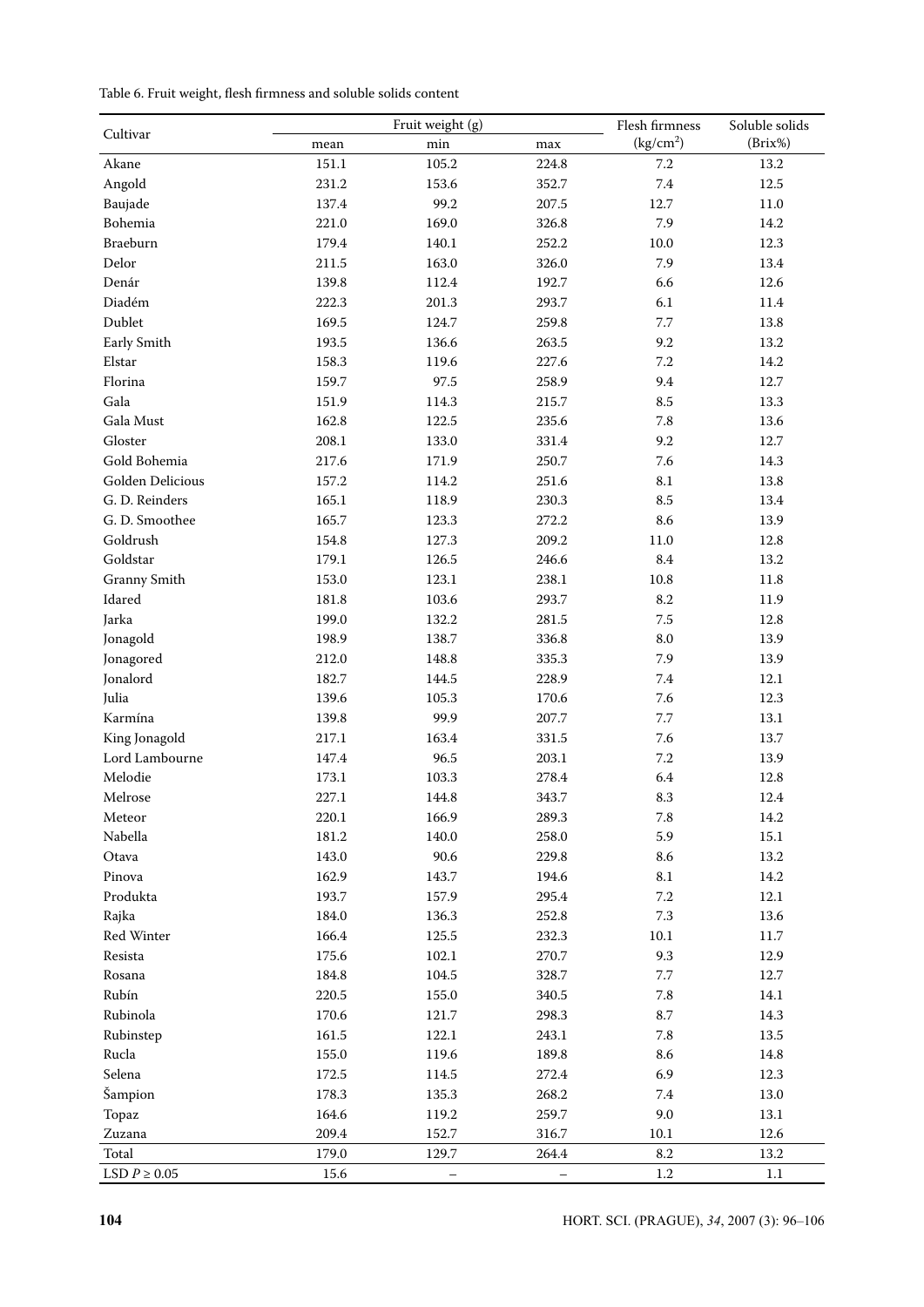finding can be supported with an experience from US (Miller et al. 2004). Nonetheless, Goldrush has similar requirements for climatic conditions and for the length of the growing season as Braeburn.

Very productive cultivars such as Produkta, Selena and Otava, which possess the highest potential for yield efficiency, frequently suffered from biennial bearing, which was previously reported by Blažek et al. (2003). For this reason, the trees of these cultivars have greater demands for fruit set regulations, especially for stronger pruning and fruit thinning, in order to improve the fruit quality.

A wide range of cultivars (Akane, Angold, Delor, Elstar, Florina, Jarka, Jonalord, Julia, Lord Lambourne, Melodie, Nabella, Resista, Rosana and Zuzana) can be grown in the Czech Republic under certain limitations or for some special purposes. A more detailed discussion on them would definitely exceed the framework and aims of this paper.

Beside the imported cultivars Baujade, Granny Smith and Red Winter mentioned in this study, Denár, Diadém, Dublet and Karmína appeared to be the least interesting for growing in our country.

#### **Re f e r e n c e s**

- BAAB G., ZIMMER J., 2002. Aktualle Entwicklung des Apfelsortimentes aus rheinland-pfälzicher Sicht. Mitteilungen OVR, *57*: 94–105.
- BLAŽEK J., 2004. Response to diseases in new apple cultivars from the Czech Republic. Journal of Fruit and Ornamental Plant Research, Special ed., *12*: 241–250.
- Blažek J., Hlušičková I., 2001. Vybrané charakteristiky kvality pěstovaného sortimentu jabloní podle rozborů plodů. Vědecké práce ovocnářské, *17*: 73–78.
- Blažek J., Hlušičková I., 2003. Influence of climatic conditions on yields and fruit performance of new apple cultivars from the Czech Republic. In: Proceedings of the XXVI International Horticultural Congress – Genetics

 and Breeding of Tree Fruits and Nuts Toronto, Canada, 11–17 August 2002. Acta Horticulturae, *622*: 433–448.

- Blažek J., Křelinová J., Blažková J., 2003. Výsledky pokusu se 17 vybranými odrůdami jabloní vyšlechtěnými v České republice, který byl hodnocen v letech 1996–2002 v Holovousích. Vědecké práce ovocnářské, *18*: 7–23.
- BLAŽEK J., VARGA A., 2001. Tree vigour of new apple cultivars grown in the Czech Republic and some factors influencing it. Horticultural Science (Prague), *28*: 130–137.
- Faby R., 1987. Rottfrüchtige Mutanten der Apfelsorte "Jonagold". Mitteilungen OVR, *43*: 97–103.
- GOERRE M., KELLERHALS M., 2000. Portröt schorfresistenter Apfelsorten. Eidgenössische Forschungsanstalt für Obst-, Wein- und Gartenbau, CH-8820 Wädenswil. Separatdruck Nr. 198: 1–8.
- Hampson C.R., McNew R., Azarenko A., Berkett L., Belding R., Brown S., Clements J., Cline J., Cowgill W., Crassweller R., Garcia E., Greene D., Greene G., Merwin I., Miller D., Miller S., Moran R., Obermiller J.D., Rom C., Roper T., Schupp J., STOVER E., 2004. Performance of Braeburn, Golden Delicious and Yataka Fuji apple on Mark and M.9 rootstocks at multiple locations across North America. Journal of the American Pomological Society, *58*: 78–89.
- Meyer G., 2001. Erfahrungen mit der Sorte Galaan der Niederelbe. Mitteilungen OVR, *56*: 151–160.
- Miller S., McNew R., Belding R., Berkett L., Brown S., Clements J., Cline J., Cowgill W., Crassweller R., Garcia E., Greene D., Greene G., Hampson C., Merwin I., Moran R., Roper T., SCHUPP J., STOVER E., 2004. Performance of apple cultivars in 1995 NE-183 Regional Project Planting: II. Fruit quality characteristics. Journal of the American Pomological Society, *58*: 65–67.
- Stehr R., 1996. Selektionen von Golden Delicious. Mitteilungen OVR, *51*: 11–13.

Received for publication March 27, 2007 Accepted after corrections April 7, 2007

# **Charakteristiky ve výsadbě a kvalita plodů u 50 odrůd jabloní pěstovaných nebo zkoušených v tržních výsadbách České republiky**

**Abstrakt**: Vzrůstnost stromů, výskyt padlí a strupovitosti, výnosy, specifická plodnost, hmotnost plodů, pevnost dužniny a obsah refraktometrické sušiny byly hodnoceny u jabloní pěstovaných na podnoži M 9 v letech 1998–2005 ve 42 tržních výsadbách rozmístěných v hlavních pěstitelských oblastech ČR. Do sledování bylo zahrnuto celkem 50 odrůd. Nově vyšlechtěné odrůdy nebo odrůdy nově zaváděné do pěstování byly porovnávány s odrůdami standardního sortimentu, jakými jsou Gloster, Golden Delicious, Idared, Jonagold, Melrose, Rubín a Šampion. Skupina pozdně zrajících odrůd dovezených z Francie (Baujade, Early Smith, Granny Smith a Red Winter) se v místních